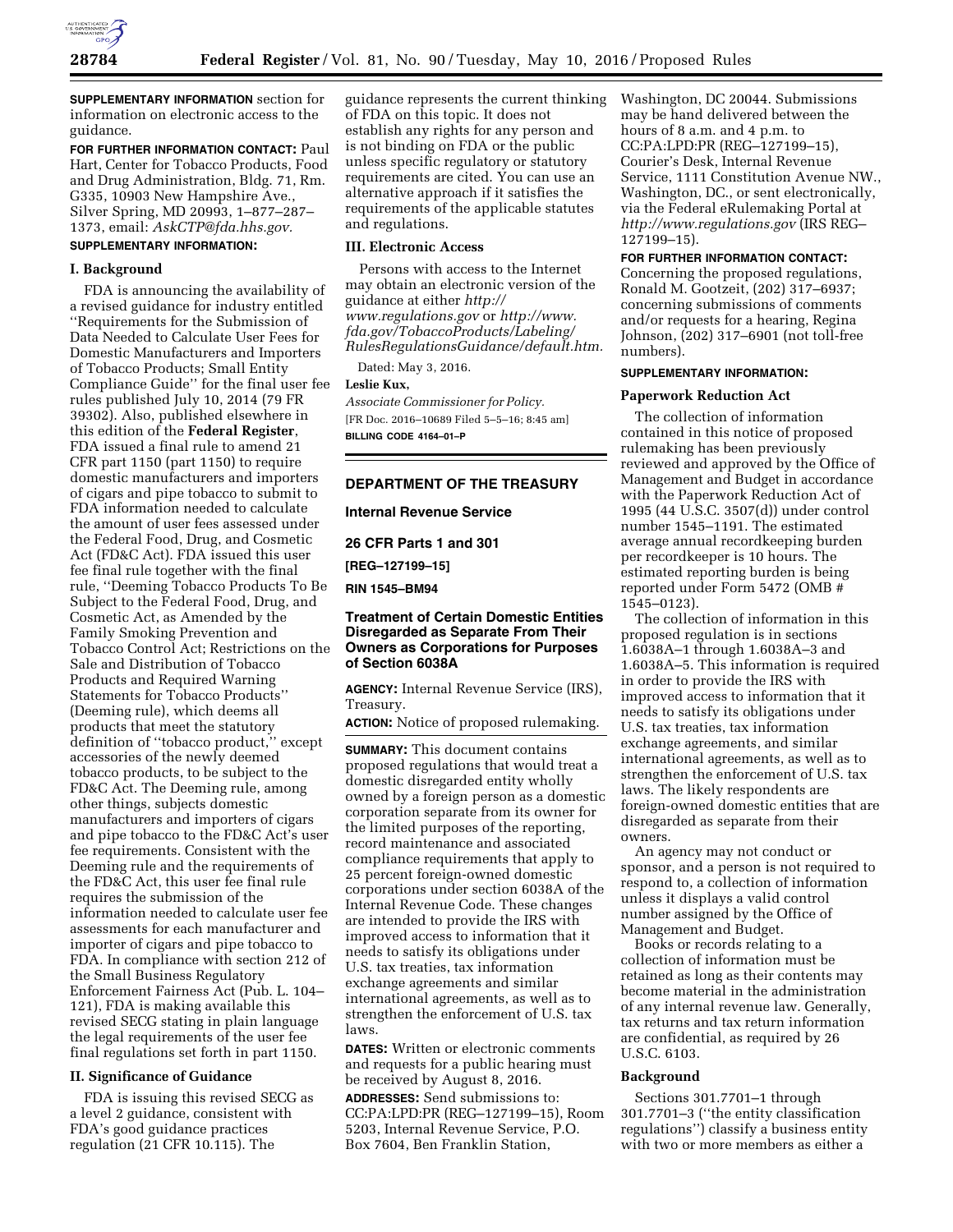corporation or a partnership, and a business entity with a single owner as either a corporation or an entity disregarded as separate from its owner (''disregarded entity''). Certain domestic business entities, such as limited liability companies (''LLCs''), are classified by default as partnerships (if they have more than one member) or as disregarded entities (if they have only one owner) but are eligible to elect for federal tax purposes to be classified as corporations. Under special rules, an entity that is otherwise disregarded is not disregarded for certain excise and employment tax purposes. Section 301.7701–2(c)(2)(iv) and (v).

Some disregarded entities are not obligated to file a return or obtain an employer identification number (''EIN''). In the absence of a return filing obligation (and associated record maintenance requirements) or the identification of a responsible party as required in applying for an EIN, it is difficult for the United States to carry out the obligations it has undertaken in its tax treaties, tax information exchange agreements and similar international agreements to provide other jurisdictions with relevant information on U.S. entities with owners that are tax resident in the partner jurisdiction or otherwise have a tax nexus with respect to the partner jurisdiction.

Section 6001 of the Internal Revenue Code (''Code'') provides that every person liable for any tax imposed by the Code, or for the collection thereof, shall keep such records, render such statements, make such returns and comply with such rules and regulations as the Secretary may from time to time prescribe, and that whenever in the judgment of the Secretary it is necessary, he may require any person, by notice served upon such person or by regulations, to make such returns, render such statements, or keep such records, as the Secretary deems sufficient to show whether or not such person is liable for tax. Thus, the Treasury Department and the IRS have broad authority under section 6001 of the Code to promulgate regulations to require the keeping of records and the reporting of information by persons who may be liable for any tax. The Code also requires many categories of persons to file returns, even if no tax is owed in a particular year. For example, all corporations organized in the United States must file annual income tax returns, which may include schedules requiring the identification of owners exceeding specified ownership thresholds. Moreover, foreign corporations engaged in a trade or business in the United States (''U.S.

trade or business'') must file annual income tax returns. Section 6012(a)(2); section 1.6012–2. Domestic partnerships must file information returns with schedules identifying each partner. Section 6031; section 1.6031(a)–1. In addition, domestic corporations that are at least 25% foreign-owned are subject to specific information reporting and record maintenance requirements. Section 6038A.

All entities, including disregarded entities, must have an EIN to file a required return. Section 6109(a)(1); *see*  section 301.6109–1(a)(1)(ii)(C) and (b). An entity must also have an EIN in order to elect to change its classification. An entity that accepts its default classification and is not required to file a return need not obtain an EIN. Because a domestic single-member LLC is classified as a disregarded entity by default rather than by election and has no separate federal tax return filing requirements, there is typically no federal tax requirement for it to obtain an EIN. Other applicable federal or state laws may require an entity to obtain an EIN. For example, pursuant to federal law, financial institutions in the United States generally require an entity to have an EIN to open an account. *See* 31 CFR 1020.220(a)(1)(i)(A)(*4*).

An entity obtains an EIN by filing Form SS–4, Application for Employer Identification Number, in which the entity must identify a responsible party. The instructions to Form SS–4 define ''responsible party'' for an entity (including a disregarded entity) that is not traded on a public exchange or registered with the Securities and Exchange Commission as ''the individual who has a level of control over, or entitlement to, the funds or assets in the entity that, as a practical matter, enables the individual, directly or indirectly, to control, manage, or direct the entity and the disposition of its funds and assets.'' The entity must also report any subsequent change in the responsible party. *See* section 301.6109–1(d)(2)(ii).

When an entity, such as an LLC, is classified as a corporation or a partnership for tax purposes, general ownership and accounting information is available to the IRS through the return filing and EIN application requirements. However, a disregarded entity is not subject to a separate income or information return filing requirement. Its owner is treated as owning directly the entity's assets and liabilities, and the information available with respect to the disregarded entity depends on the owner's own return filings, if any are required. For a disregarded entity that is formed in the United States and wholly

owned by a foreign corporation, foreign partnership, or nonresident alien individual, generally no U.S. income or information return must be filed if neither the disregarded entity nor its owner received any U.S. source income or was engaged in a U.S. trade or business during the taxable year. Moreover, if a disregarded entity only receives certain types of U.S. source income, such as portfolio interest or U.S. source income that is fully withheld upon at source, its owner may not have a U.S. return filing requirement. Even in cases when the disregarded entity has an EIN, as well as in cases when income earned through a disregarded entity must be reported on its owner's return (for example, income from a U.S. trade or business), it may be difficult to associate the income with the disregarded entity based solely on the owner's return.

Although ownership and accounting information is generally available under the reporting requirements established by the U.S. federal tax system with respect to many types of domestic entities, the absence of specific return filing and associated recordkeeping requirements for foreign-owned, singlemember domestic entities hinders law enforcement efforts and compliance with international standards of transparency and cooperation in the area of tax information exchange. These difficulties have been noted in reviews of the U.S. legal system by international organizations, including the Financial Action Task Force and the Global Forum on Transparency and Exchange of Information for Tax Purposes, which is affiliated with the Organisation for Economic Co-operation and Development. The lack of ready access to information on ownership of, and transactions involving, these entities also makes it difficult for the IRS to ascertain whether the entity or its owner is liable for any federal tax.

In general, section 6038A imposes reporting and recordkeeping requirements (together with certain procedural compliance requirements) on domestic corporations that are 25 percent foreign-owned. They are required to file an annual return on Form 5472, Information Return of a 25% Foreign-Owned U.S. Corporation or a Foreign Corporation Engaged in a U.S. Trade or Business (Under Sections 6038A and 6038C of the Internal Revenue Code), with respect to each related party with which the reporting corporation has had any ''reportable transactions.'' *See* section 1.6038A–2. These corporations must keep the permanent books of account or records as required by section 6001 that are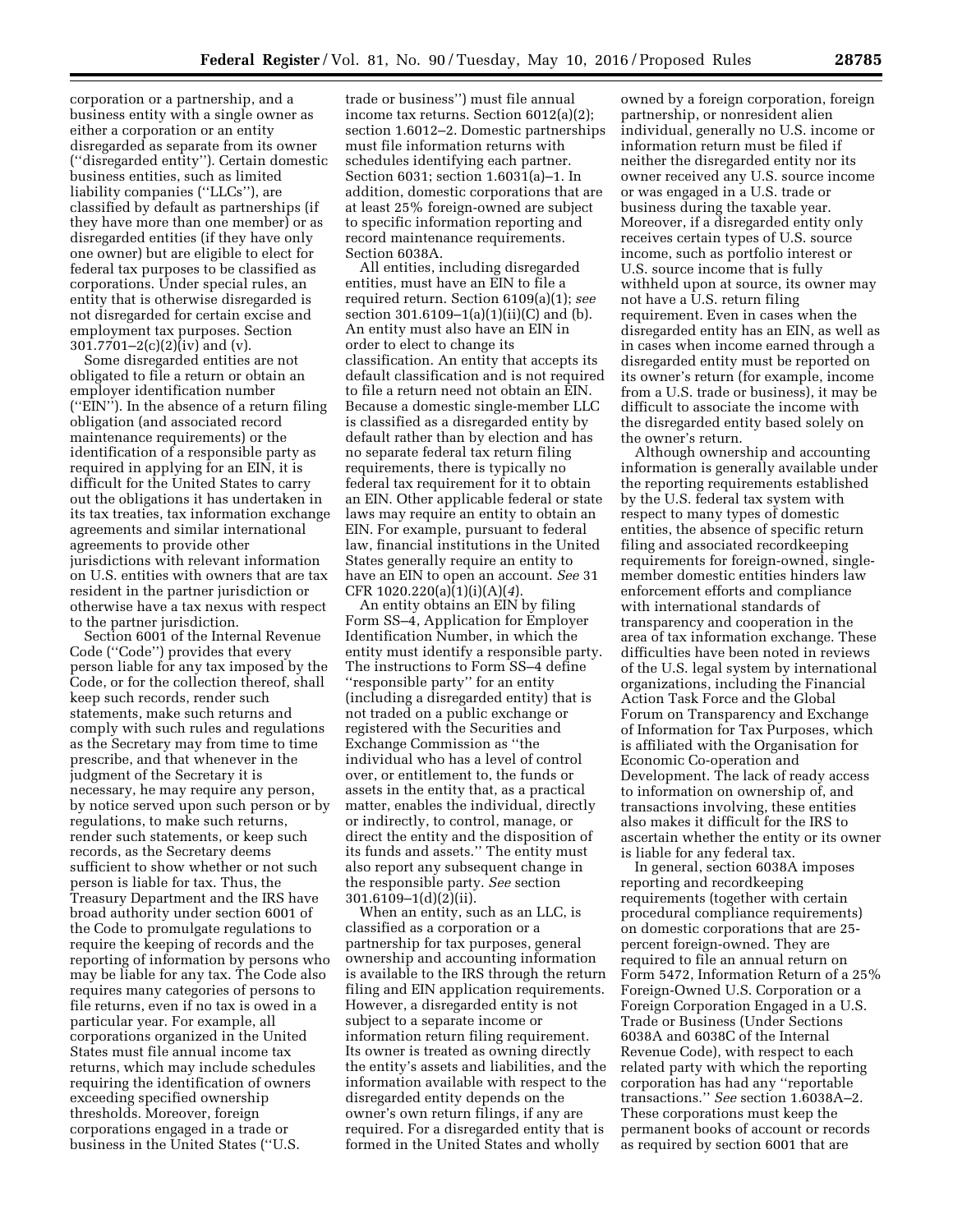sufficient to establish the accuracy of the federal income tax return of the corporation, including information, documents, or records to the extent they may be relevant to determine the correct U.S. tax treatment of transactions with related parties. *See* section 1.6038A–3.

### **Explanation of Provisions**

These proposed regulations would amend section 301.7701–2(c) to treat a domestic disregarded entity that is wholly owned by one foreign person as a domestic corporation separate from its owner for the limited purposes of the reporting and record maintenance requirements (including the associated procedural compliance requirements) under section 6038A. As with the existing special rules with respect to employment and excise taxes, these proposed regulations would not alter the framework of the existing entity classification regulations, including the treatment of certain entities as disregarded. These regulations are intended to provide the IRS with improved access to information that it needs to satisfy its obligations under U.S. tax treaties, tax information exchange agreements and similar international agreements, as well as to strengthen the enforcement of U.S. tax laws.

Because the proposed regulations would treat the affected domestic entities as foreign-owned domestic corporations for the specific purposes of section 6038A under the proposed regulations, and because such entities are foreign-owned, they would be reporting corporations within the meaning of section 6038A. Consequently, they would be required to file the Form 5472 information return with respect to reportable transactions between the entity and its foreign owner or other foreign related parties (transactions that would have been regarded under general U.S. tax principles if the entity had been, in fact, a corporation for U.S. tax purposes) and would also be required to maintain records sufficient to establish the accuracy of the information return and the correct U.S. tax treatment of such transactions. In addition, because these entities would have a filing obligation, they would be required to obtain an EIN by filing a Form SS–4 that includes responsible party information.

To ensure that such entities are required to report all transactions with foreign related parties, these regulations would specify as an additional reportable category of transaction for these purposes any transaction within the meaning of section  $1.482-1(i)(7)$ (with such entities being treated as

separate taxpayers for the purpose of identifying transactions and being subject to requirements under section 6038A) to the extent not already covered by another reportable category. The term ''transaction'' is defined in section  $1.482-1(i)(7)$  to include any sale, assignment, lease, license, loan, advance, contribution, or other transfer of any interest in or a right to use any property or money, as well as the performance of any services for the benefit of, or on behalf of, another taxpayer. For example, under these proposed regulations, contributions and distributions would be considered reportable transactions with respect to such entities. Accordingly, a transaction between such an entity and its foreign owner (or another disregarded entity of the same owner) would be considered a reportable transaction for purposes of the section 6038A reporting and record maintenance requirements, even though, because it involves a disregarded entity, it generally would not be considered a transaction for other purposes, such as making an adjustment under section 482. The penalty provisions associated with failure to file the Form 5472 and failure to maintain records would apply to these entities as well.

The proposed regulations would also provide that the exceptions to the record maintenance requirements in section 1.6038A–1(h) and (i) for small corporations and *de minimis*  transactions will not apply to these entities.

Consistent with the changes contemplated by these proposed regulations, the IRS is also considering modifications to corporate, partnership, and other tax or information returns (or their instructions) to require the filer of these returns to identify all the foreign and domestic disregarded entities it owns.

The proposed regulations would impose a filing obligation on a foreignowned disregarded entity for reportable transactions it engages in even if its foreign owner already has an obligation to report the income resulting from those transactions—for example, transactions resulting in income effectively connected with the conduct of a U.S. trade or business. The Treasury Department and the IRS request comments on possible alternative methods for reporting the disregarded entity's transactions in such cases.

#### **Proposed Effective/Applicability Date**

The regulations are proposed to be applicable for taxable years ending on or after the date that is 12 months after the

date these regulations are published as final regulations in the **Federal Register**.

### **Special Analyses**

Certain IRS regulations, including this one, are exempt from the requirements of Executive Order 12866, as supplemented and reaffirmed by Executive Order 13563. Therefore, a regulatory assessment is not required. It has also been determined that section 553(b) and (d) of the Administrative Procedure Act (5 U.S.C. chapter 5) does not apply to these regulations. Pursuant to the Regulatory Flexibility Act (5 U.S.C. chapter 6), it is hereby certified that this regulation will not have a significant economic impact on a substantial number of small entities. Accordingly, a regulatory flexibility analysis is not required. This certification is based on the fact that these regulations will primarily affect a small number of foreign-owned domestic entities that do not themselves otherwise have a U.S. return filing requirement, and that the requirement to file a return for these entities will not impose a significant burden on them. Pursuant to section 7805(f), this notice of proposed rulemaking has been submitted to the Chief Counsel for Advocacy of the Small Business Administration for comment on its impact on small entities.

## **Comments and Requests for a Public Hearing**

Before these proposed regulations are adopted as final regulations, consideration will be given to any comments that are submitted timely to the IRS as prescribed in this preamble under the **ADDRESSES** heading. The Treasury Department and the IRS request comments on aspects of the proposed rules for which additional guidance is desired. All comments will be available at *[www.regulations.gov](http://www.regulations.gov)* or upon request. A public hearing will be scheduled if requested in writing by any person that timely submits written comments. If a public hearing is scheduled, then notice of the date, time, and place for the public hearing will be published in the **Federal Register**.

#### **Drafting Information**

The principal author of these regulations is Ronald M. Gootzeit, Office of Associate Chief Counsel (International). However, other personnel from the Treasury Department and the IRS participated in their development.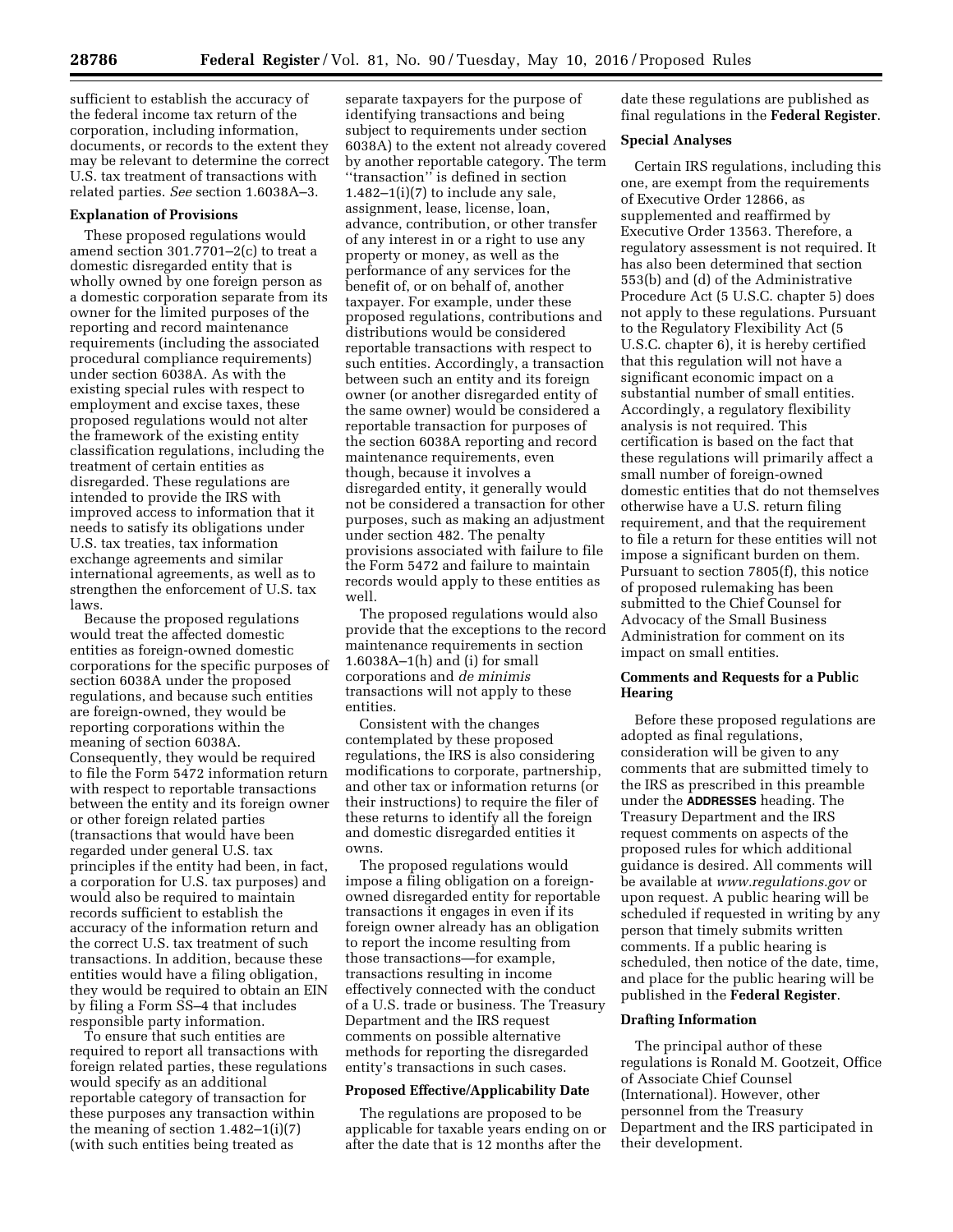#### **List of Subjects**

#### *26 CFR Part 1*

Income taxes, Reporting and recordkeeping requirements.

# *26 CFR Part 301*

Employment taxes, Estate taxes, Excise taxes, Gift taxes, Income taxes, Penalties, Reporting and recordkeeping requirements.

### **Proposed Amendments to the Regulations**

Accordingly, 26 CFR parts 1 and part 301 are proposed to be amended as follows:

### **PART 1—INCOME TAXES**

■ **Paragraph 1.** The authority citation for part 1 is amended by revising the entries for §§ 1.6038A–1 and 1.6038A– 2 to read in part as follows:

**Authority:** 26 U.S.C. 7805 \* \* \* \* \* \* \* \* Section 1.6038A–1 also issued under 26

U.S.C. 6001. Section 1.6038A–2 also issued under 26 U.S.C. 6001.

\* \* \* \* \*

■ **Par. 2.** Section 1.6038A–1 is amended as follows:

■ 1. Paragraph (c)(1) is amended by adding a sentence at the end of the paragraph.

■ 2. The first sentence of paragraph (h) is revised.

■ 3. The first sentence of paragraph (i)(1) is revised.

■ 4. Paragraph (n)(1) is amended by adding a sentence at the end of the paragraph.

 $\blacksquare$  5. Paragraph  $(n)(2)$  is amended by adding a sentence at the end of the paragraph.

The additions and revisions read as follows:

### **§ 1.6038A–1 General requirements and definitions.**

\* \* \* \* \*

(c) \* \* \*

 $(1)$  \* \* \* A domestic business entity that is wholly owned by one foreign person and that is otherwise classified under § 301.7701–3(b)(1)(ii) of this chapter as disregarded as an entity separate from its owner is treated as an entity separate from its owner and classified as a domestic corporation for purposes of section 6038A. *See*  § 301.7701–2(c)(2)(vi) of this chapter. \* \* \* \* \*

(h) *Small corporation exception*. A reporting corporation (other than an entity that is treated as a reporting corporation by reason of § 301.7701–  $2(c)(2)(vi)$  of this chapter) that has less than \$10,000,000 in U.S. gross receipts for a taxable year is not subject to §§ 1.6038A–3 and 1.6038A–5 for that taxable year.\* \* \*

(i) *Safe harbor for reporting corporations with related party transactions of de minimis value*—(1) *In general.* A reporting corporation (other than an entity that is treated as a reporting corporation by reason of § 301.7701–2(c)(2)(vi) of this chapter) is not subject to §§ 1.6038A–3 and 1.6038A–5 for any taxable year in which the aggregate value of all gross payments it makes to and receives from foreign related parties with respect to related party transactions (including monetary, nonmonetary consideration, and the value of transactions involving less than full consideration) is not more than \$5,000,000 and is less than 10 percent of its U.S. gross income.\* \* \* \* \* \* \* \*

(n) \* \* \*

 $(1)$  \* \* \* The last sentence of paragraph (c)(1) of this section (relating to certain domestic business entities), the parenthetical language in paragraph (h) of this section (relating to entities that are treated as reporting corporations by reason of § 301.7701–2(c)(2)(vi) of this chapter), and the parenthetical language in paragraph (i)(1) of this section (relating to entities that are treated as reporting corporations by reason § 301.7701–2(c)(2)(vi) of this chapter) apply to taxable years of such entities ending on or after the date that is 12 months after the date of publication of the Treasury decision adopting these rules as final regulations in the **Federal Register**.

(2)  $*$   $*$   $*$  Paragraphs (b)(3)(xi) and (b)(9) of this section and the last sentence of paragraph (d) of § 1.6038A– 2 apply to taxable years of the entities described in § 301.7701–2(c)(2)(vi) of this chapter ending on or after the date that is 12 months after the date of publication of the Treasury decision adopting these rules as final regulations in the **Federal Register**.

\* \* \* \* \* ■ **Par. 3.** Section 1.6038A-2 is amended as follows:

■ 1. In paragraph (b)(3)(ix), remove the word ''and''.

■ 2. In paragraph (b)(3)(x), remove the period at the end of the paragraph and add ''; and'' in its place.

■ 3. Add paragraph  $(b)(3)(xi)$ .

 $\blacksquare$  4. Add paragraph (b)(9).

■ 5. Add a sentence at the end of paragraph (d).

The additions and revisions read as follows:

### **§ 1.6038A–2 Requirements of return.**

\* \* \* \* \*

(b) \* \* \*  $(3) * * * *$ 

(xi) With respect to an entity that is treated as a reporting corporation by reason of  $\S 301.7701 - 2(c)(2)(vi)$  of this chapter, any other transaction as defined by  $\S 1.482-1(i)(7)$ , such as amounts paid or received in connection with the formation, dissolution, acquisition and disposition of the entity, including contributions to and distributions from the entity.

(9) *Examples.* The application of paragraph (b)(3) of this section may be illustrated by the following examples:

\* \* \* \* \*

*Example 1.* (i) In year 1, W, a foreign corporation, forms and contributes assets to X, a domestic limited liability company that does not elect to be treated as a corporation under § 301.7701–3(c) of this chapter. In year 2, W contributes funds to X. In year 3, X makes a payment to W. In year 4, X, in liquidation, distributes its assets to W.

(ii) In accordance with § 301.7701– 3(b)(1)(ii) of this chapter, X is disregarded as an entity separate from W. In accordance with  $\S 301.7701-2(c)(2)(vi)$  of this chapter, X is treated as an entity separate from W and classified as a domestic corporation for purposes of section 6038A. In accordance with paragraphs (a)(2) and (b)(3) of this section, each of the transactions in years 1 through 4 is a reportable transaction with respect to X. Therefore, X has a section 6038A reporting and record maintenance requirement for each of those years.

*Example 2.* (i) The facts are the same as in *Example 1* of this paragraph (b)(9) except that in year 1 W also forms and contributes assets to Y, another domestic limited liability company that does not elect to be treated as a corporation under § 301.7701–3(c) of this chapter. In year 1, X and Y form and contribute assets to Z, another domestic limited liability company that does not elect to be treated as a corporation under § 301.7701–3(c) of this chapter. In year 2, X transfers funds to Z. In year 3, Z makes a payment to Y. In year 4, Z distributes its assets to X and Y in liquidation.

(ii) In accordance with § 301.7701– 3(b)(1)(ii) of this chapter, Y and Z are disregarded as entities separate from each other, W, and X. In accordance with § 301.7701–2(c)(2)(vi) of this chapter, Y, Z and X are treated as entities separate from each other and W, and are classified as domestic corporations for purposes of section 6038A. In accordance with paragraph (b)(3) of this section, each of the transactions in years 1 through 4 involving Z is a reportable transaction with respect to Z. Similarly, the contribution to Y in year 1, the payment to Y in year 3, and the distribution to Y in year 4 are reportable transactions with respect to Y. Moreover, X's funds transfer to Z in year 2 is a reportable transaction. Therefore, Z has a section 6038A reporting and record maintenance requirement for years 1 through 4, Y has a section 6038A reporting and record maintenance requirement for years 1, 3 and 4, and X has a section 6038A reporting and record maintenance requirement in year 2 in